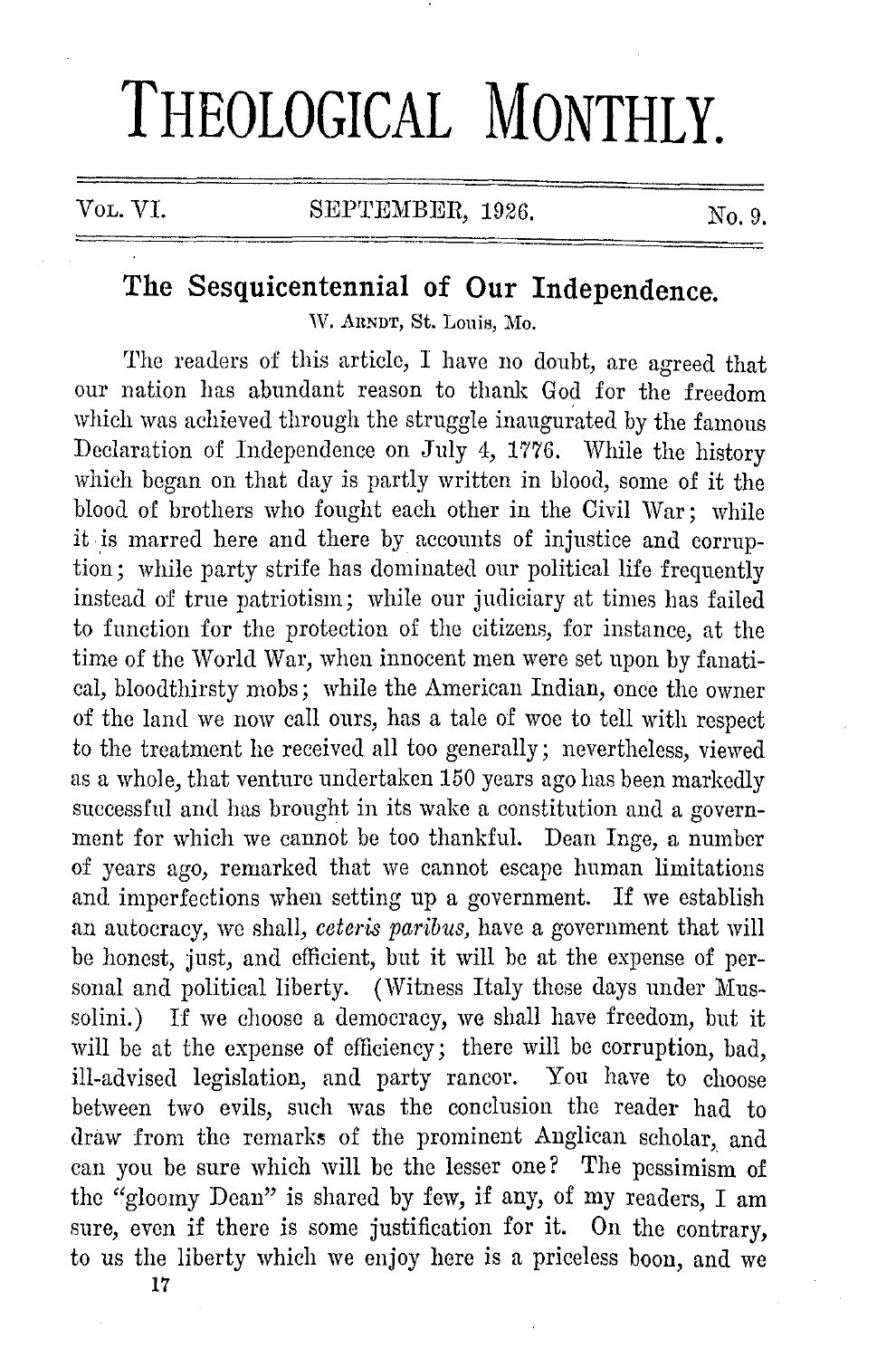## **THE THEOLOGICAL OBSERVER.**

Antilodge Paragraphs.-The following resolutions, adopted last winter by the Iowa District Pastoral Conference of the Norwegian Ev. Lutheran Church of America, will be read with interest and  $profit: -$ 

*"We, the members of the Iowa District Pastoral Conference,* assembled in annual meeting at Mason City, Iowa, December 1 and 2, 1925, realizing our great responsibility for the souls entrusted to our care, are deeply concerned because of the soul-destroying influence of the  $loges:$   $-$ 

"Because the lodges are religious institutions. 'Masonry is a religious institution.' (Mackey, *Lexicon of Freemasonry,* p. 371, cited in Edmond Ronayne, *Master's Carpet*, p. 45. Also Mackey: *Manual of the Lodge,* p. 40.)

"'Interwoven with Religion' (Ronayne, *Handbook of Freemasonry, p.* 142). The lodge is 'erected to God.' (Ronayne's *Handbook,* p.108.) The lodge has a temple, an altar, a Bible, a chaplain, prayer, a priest, a high priest, a grand high priest. (See *Revised Odd-Fellowship,* illustrated, the complete *Revised Ritual,* 26th ed., pp.43.46.123.124 [note 69]. 168.237.135.155.lG0.223.238.242.255. Also *Freemason's Guide,* by D. Sickles, p. 22; Ronayne's *Master's Carpet,* pp. 150. 151, and *Handbook,* pp. 25. 26; *Proceedings of the*   $Masonic$  *Congress, Chicago,* 1893, p. 40. See also *The Modern Woodman Ritual* of 1894, prescribed, published, and sold by the Head Company, and the rituals of the Knights of the Maccabees, Knights of Pythias, Improved Order of Redmen, and others.)

*"The American Tyler,* a Masonic official paper, claims editorially that Masonry has regenerative power and the comfort of the true religion and is capable of answering the question, What must I do to be saved? See issue of March 15, 1897.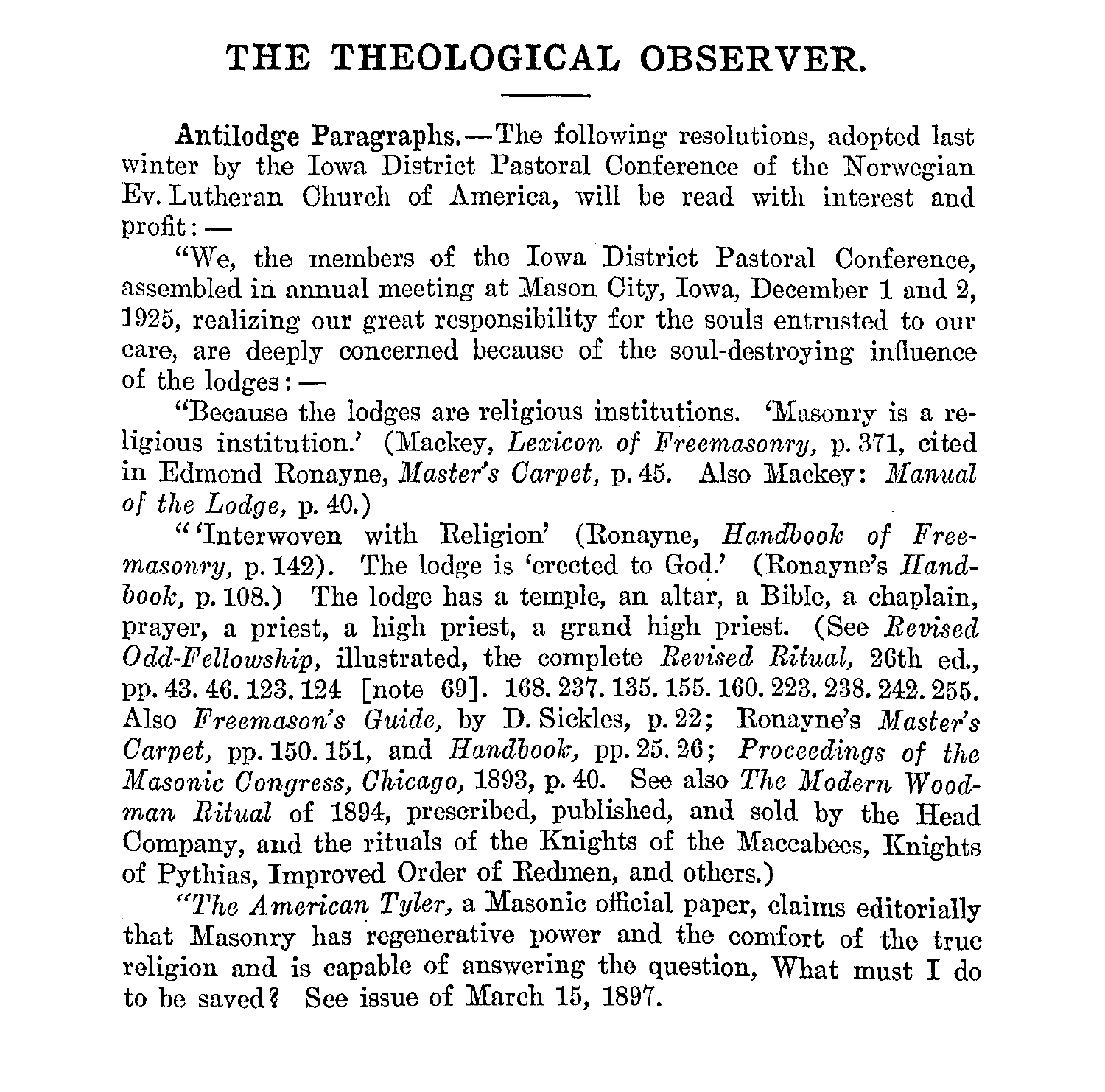"Hence the lodge is a religious institution. But the religion of the lodge is non-Christian.

"With the exception of the Good Templar Lodge and a few degrees in another lodge, the lodges systematically exclude the God-<br>man Jesus Christ from their prescribed prayers. Confer their man Jesus Christ from their prescribed prayers. rituals. In spite of the punishment pronounced upon those who add unto, or take away from, God's Word, Rev. 22, 18. 19, the lodges take away from prescribed Bible-passages in their rituals the God-given name Jesus, to which every knee should bow, in heaven, on earth, and under the earth, and every tongue should confess that Jesus Christ is Lord to the glory of God the Father, Phil.  $2.9-11$ .

"For instance, 'in the name of our Lord Jesus Christ' is eliminated from 2 Thess. 3, 6.

"'In the [by our] Lord Jesus Christ' is eliminated from 2 Thess. 3, 12.

" 'By [ through] Jesus Christ' is eliminated from 1 Pct. 2, 5.

"The passages are taken with slight, but necessary modifications.'

"For proofs see references in Ronayne's *Master's Carpet*, pp.180-189.

"The second Man is of heaven' is taken out of 1 Cor. 15, 42-49, used as part of the *111 odern Woodmen Funeral Rituals.* See p. 73.

"Thus the lodges eliminate from their religion Christ Jesus, who says He is the Way and without whom no one cometh to the Father.

"Still they claim that all their deceased members go to heaven by means of a religion they claim to be a perfect substitute for· Christianity.

"'There is that latent in Freemasonry which makes it exactly the institution that is most needed in this age.' *(General History, Cyclopedia, and Dictionary of Freemasonry, by Macoy and Oliver,.* p. 428. Master's Carpet, p. 112.) We Christians know that Chris*tianity* is the institution most needed in this sinful world in *every·*  age. 'If Masonry can't have a man, he cannot be saved.' *(Master's Carpet, p. 41.*) If Freemasonry is not the religion or in any manner a substitute for it, then, in Solomon's name, what is it?' (See *American Tyler,* March 15, 1897; also *Modern Woodmen's llandboolc,* pp. 314. 315.)

"The lodges are also *antichristian* in their practise: -

"They administer oaths without divine authority. Rom. 13, 1. "Their members have promised to do things, not always knowingwhat they are, thus binding their consciences, like Herod, Matt.14, 6-8; Jephthah, Judg. 11, 30, 31, 34-39. Examine their oaths. They 'pray' mock prayers, conduct sham funerals, at which they blaspheme God by reading portions of Holy Writ. (Ronayne's *Master's Carpet,*  PP• 370-378, and *Handbook,* pp. 200. 218-222. See also rituals.)

*"Therefore* we consider it our pastoral duty to instruct and warn our people against this pernicious foe of the Christian religion by preaching and shepherding, by instructing the young, and by disseminating antisecret society literature. We also urge the instructors. at our higher institutions of learning to warn the students against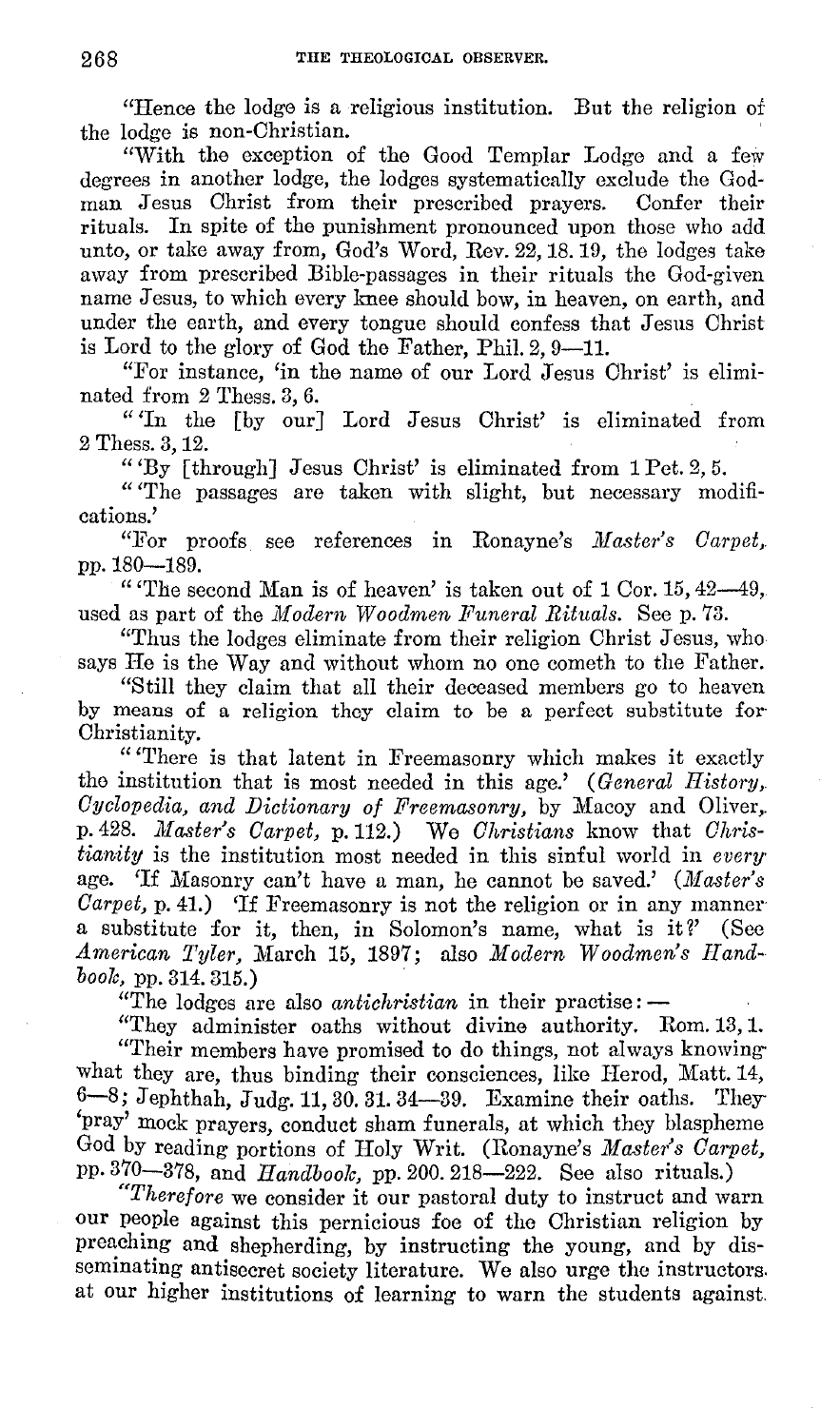lodges and amply to supply the libraries with antilodge literature. We also urge our presidents to include this subject in their visitation questions and our church-papers to witness against this foe of our faith." faith." ARNDT.

**Dr. Long and Lodges.** - At the convention of the National Christian Association, on Tuesday afternoon, May 25, Rev. Simon Peter Long, D. D., of the Wicker Park Lutheran Church, introduced the first speaker in the following words: "It was my privilege last Sunday afternoon to help lay a corner-stone in Oak Park, Ill. Some of you have been noticing the last few weeks the great trouble they have been having out there with regard to the dismissal of fifty-one high school students. Now, those fifty-one high school students did just what their fathers had been doing, and it was my privilege to tell the people of that city last Sunday afternoon that if I were **a** pastor **in** that church, I would say first of all that the School Board was perfectly right in not wanting a secret society in the school. In the second place, I would say that the School Board was very inconsistent, because I understand that most of them are Masons and belong to different secret orders; and now they are expelling young people from the schools for doing what the members of the School Board have done. I always took the position that if I had a boy and didn't want him to smoke, I would have sense enough to take the pipe out of my mouth and throw my tobacco away. That is the way I would argue with the boy. That is the way we must argue when these questions of membership in secret societies arise. Let us also remember that Jesus said: 'In secret have I said nothing.'"

The argument is absolutely legitimate. If the "A. F. A. M." is something good for older men, there is no reason why the Kappa Delta Phi ought to be kept out of the high school or college. However, in opposing lodgery Lutherans usually stress the element of syncretism, of which lodgery is guilty, rather than that of secrecy. But if unionism is condemned in lodgcry, it must be condemned also wherever it occurs. In the report we read also this: "Rev. Dr. Long" announced that the devotional service would be conducted by Rev. John Kuite, Gano *Reformed* Church, Chicago, Ill. Rev. Mr. Kuite then read the First Psalm, which was followed by prayer and the song, 'Take Time to Be Holy.'" Some day the Rev. S. P. Long may take time also to consider how to be consistent. MUELLER. take time also to consider how to be consistent.

Why Are There So Few Candidates for the Ministry in Reformed Churches? - One of our exchanges reports that the *Modern Church,* a Liberal organ, offers this explanation: "The absurd and fanatical emphasis which the traditionalist clergy and the bitter and obscurantist church press places upon the outworn forms of traditional Christian dogmas and upon interpretations of them which are discredited in the minds of modern men, is doing a tremendous amount to create a feeling of uncertainty, if not of absolute skepticism. No church policy could be more injudicious, in this age and country."

Can we not, in reply to this attack on conservative teaching, say that as long as positive truth was taught, there was, relatively speak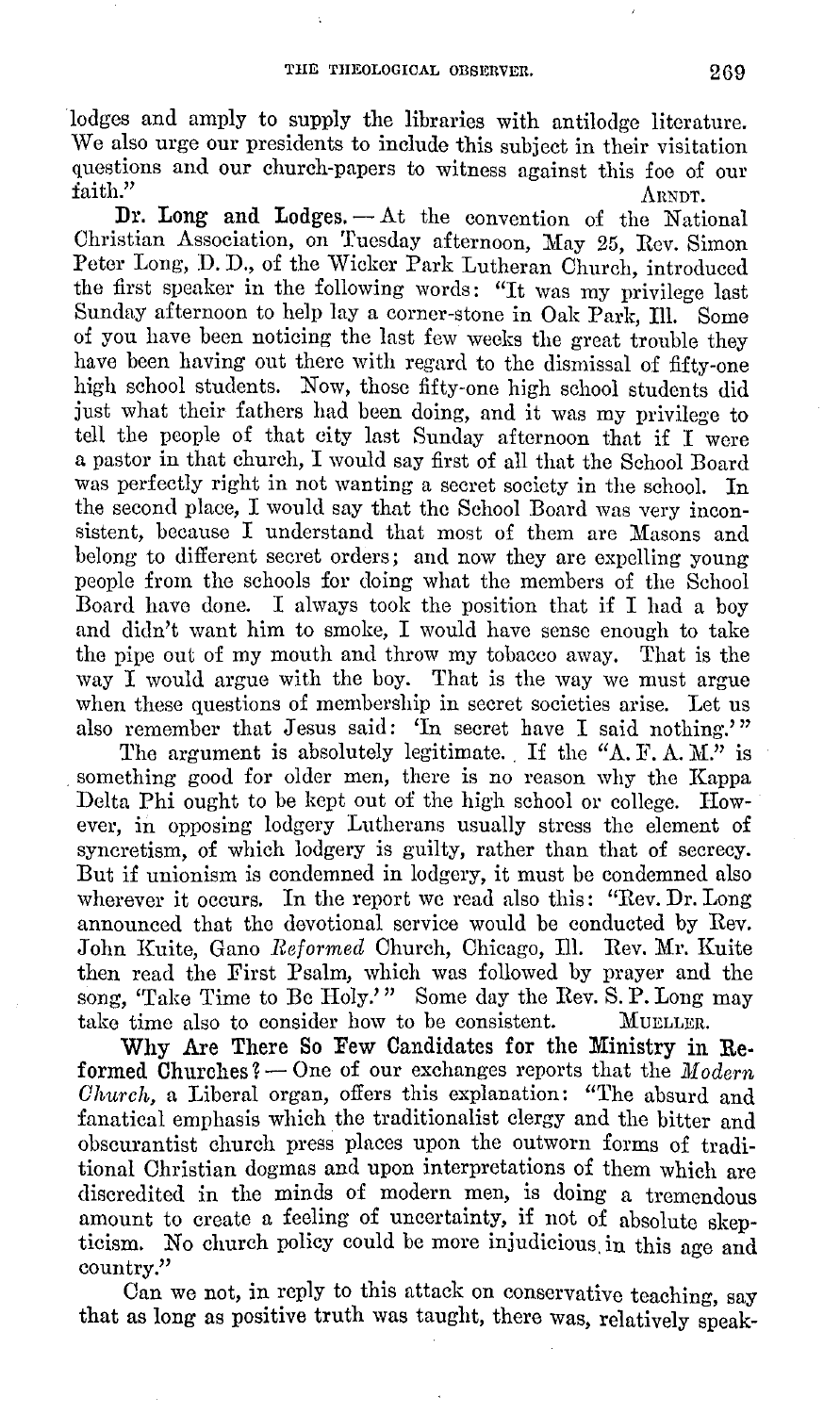ing, no dearth of theological candidates, but that as soon as liberalistic teaching became tho vogue at a number of divinity schools and seminaries, the youth of the Church hesitated to take up the study of theology? It is not a mere  $T_u$  *quoque*" when we raise the countercharge that modern skepticism and unbelief have operated t) kill interest in the ministry and in religious work in general. Various other factors have assisted in bringing· about this deplorable situation. The writer in the exchange from which we quote thinks that the "engrossment of the present generation in *things"* is largely responsible for this lack of theological students. He says:  $-$ 

"It is the age of big *things:* big business, big bridges, big railroads, big factories, big structures, big enterprises, big science. boy of to-day grows up in an atmosphere of things. They press in upon him, they hit him in the face, they shriek at him, they call to him. They offer great opportunities and great incomes, great power and success. The world of the spirit is hard to enter: materialism The world of the spirit is hard to enter; materialism is the atmosphere we all breathe. Once seniors in college discussed philosophy and poetry, now they discuss industry and inventions. Courses in philosophy are little patronized in our universities. This atmosphere of materialism never breeds ministers. There has never been any shortage of ministers after the great revivals of religion.

"This atmosphere of materialism has got into our homes. Great Sunday newspapers with pages of pictures of big, material things deluge our homes, and the boys who once grew up on *Pilgrim's Progress* now grow up on these supplements. The talk at the table is of airships, radio, automobiles, and inventions. Once church was discussed at the Sunday dinner; now many families never go to church, or if they do, they do not discuss the preacher. They discuss where they shall drive after dinner. Thus the subtle influence of things colors even the home life of the day.

"When the boy goes up to college, he will very likely find that the same subtle material influence has followed him. The scientific and vocational courses are crowding out the cultural and philosophical. In many of our large universities religion is hardly mentioned. One by one the colleges are dropping out church. As I write, a really fierce discussion is going on at Yale about church services for the students, and when the chapel service is dropped as part of the curriculum, it is the same as saying that religious culture is not as necessary as culture in chemistry or political economy. Voluntary church really means that the hundreds or thousands of boys in the universities have no contact with the church for four years. Not only do they lose sight of the ministry as a vocation, they generally forget the church entirely and never return to it even as churchgoers. The universities themselves, while stressing all kinds of studies which have to do with material success and science, except in rare instances pay no attention to religion."

The truth of all this cannot be denied. ARNDT.

Internal Trouble at Princeton. — In our last issue mention was made of the opposition which the appointment of **Dr.** Machen, a great leader of the conservative forces in the Presbyterian Church,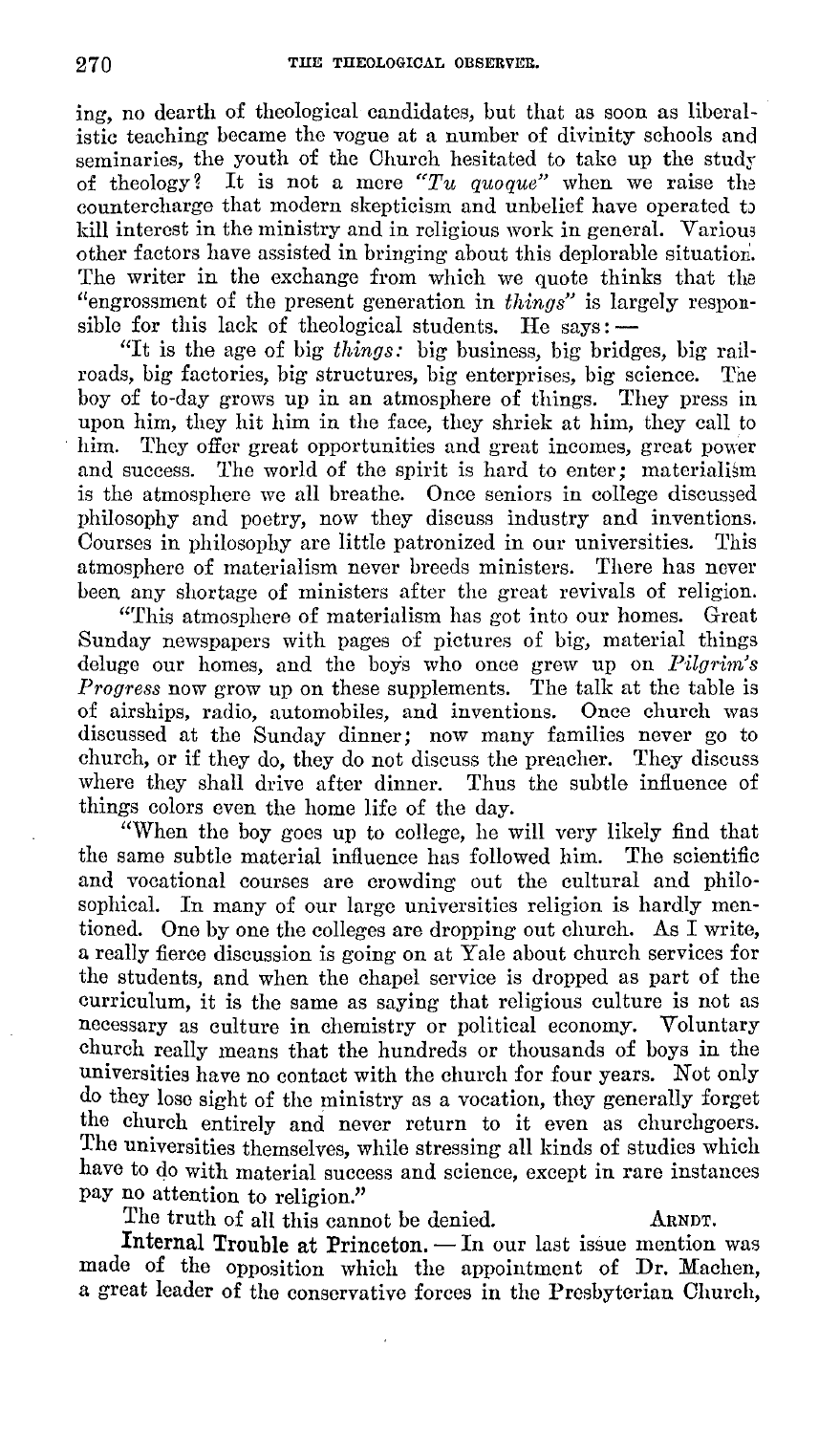to a full professorship at Princeton Seminary, met with on the floor 0£ the recent Presbyterian convention. The root 0£ the difficulty is that the Seminary Faculty presents the sad spectacle of a house divided against itself, and that not on some petty point of pedagogy, but on the evaluation 0£ present-day Liberalism. The *Presbyterian*  gives this account 0£ the controversy and 0£ the outcome in the  $\Lambda$ ssembly:  $-$ 

"There can be no question as to the great significance that attaches to the argument employed by President Stevenson before the Assembly against the confirmation of Dr. Machen. And that because it makes clear what the question at issue between President Stevenson and the majority of the Faculty and the majority of the Board of Directors of Princeton Seminary really is. There has been much confusion 0£ mind at this point. Henceforth the matter should be clear to all. President Stevenson's main argument against the minority report was that Dr. Machen is actively hostile to his aims and purposes for the Seminary, as expressed in the following words: 'We are the agency 0£ the combined old school and new school, and my ambition as president is that the Seminary shall represent and be amenable to the whole Presbyterian Church and not to any particular faction in the church.' This means, if it means anything, that President Stevenson wants to make Princeton Seminary an 'inclusive' seminary - a seminary whose faculty would include, and to whose platforms would be invited, not only Fundamentalists, but Modernists 0£ the sort who signed the Affirmation 0£ 1924. Against this avowed aim 0£ President Stevenson, the majority 0£ the Board 0£ Directors as well as the majority 0£ the Faculty are unalterably opposed. In their judgment the differences between the conservatives and liberals - or if one prefers between the Fundamentalists and  $Modernists - in$  the Presbyterian Church are not to be compared with the differences between the old and new school Presbyterians. For while the differences between the old and new schools were di£ ferences within the bounds of Calvinism, the differences between Fundamentalism and Modernism - when expressed in any consistent  $form \rightarrow are$  differences between Christianity and what is something other than Christianity. President Stevenson may be perfectly right when he affirms that there is not 'a doctrinal difference in the faculty 0£ Princeton Seminary, but there is a real and important difference between President Stevenson and most of his faculty and directors as to the attitude that should be taken toward that sort of liberalism that finds expression, for instance, in the Affirmation of  $1924$ practically the only kind to be found in the Presbyterian Church. President Stevenson evidently does not judge that such liberalism disqualifies a man to occupy a chair or to lecture at Princeton Seminary. Not only Dr. Machen, but a majority of his colleagues judge differently. The question at issue is a larger question than the future of Dr. Machen. It has to do with the future policy of Princeton Seminary - whether Princeton Theological Seminary, in the future as in the past, is to stand *uncompromisingly* for the complete trustworthiness of the Bible as the record of the supernatural revelation,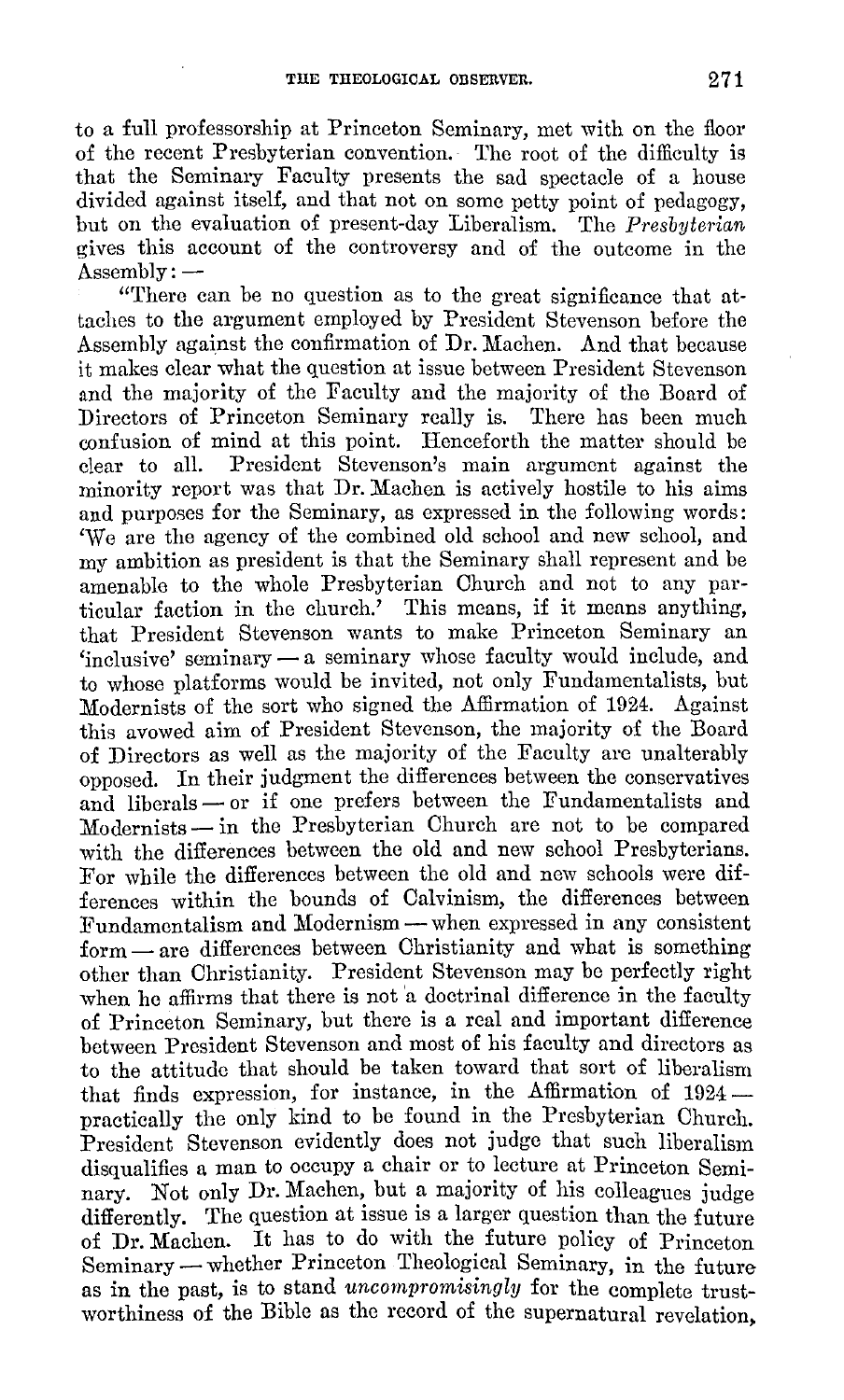in deed and word, that God in His love and mercy has given us; and so for the historicity of the events recorded in the Scriptures as facts and for the explanation of those facts given in the Scriptures themselves as the only true and Christian explanation of those facts.

"The majority report, which recommended no action be taken on Dr. Machen's election, was read by the chairman of the Committee on Theological Seminaries, Dr. George N. Luecock, of Wooster, 0., and was supported on the floor of the Assembly by Drs. J. Rose Stevenson and Charles R. Erdman. The minority report, which rec• ommended the confirmation of Dr. Machen, was read by the Rev, Thomas S. Dickson, of New Kensington, Pa., and supported by Dr, John B. Laird, of Philadelphia, vice-president of the Board of Direc· tors, in the absence of its president, Dr. Maitland Alexander of Pittsburgh, and by Dr. Oswald T. Allis, who, like Drs. Stevenson and Erdman, is a member of the Faculty of Princeton Theological Seminary. The majority report was adopted by a distinct majority of the Assembly."

A later issue of the same paper states that the appointment of Dr. Machen will stand in spite of the failure of the Assembly to confirm it, since the Assembly merely has the right of veto concerning professorships at Princeton and did not exercise this right, its resolution being merely to the effect that action on the appointment of Dr. Machen should be postponed. As matters stand, *it* is impossible to say whether the majority of the Presbyterian Assembly wishes to see Dr. Machen appointed to the professorship in question or not.  $A_{\text{RNDT}}$ .

or not. ARNDT.<br>The Southern Baptist Convention. -- At this convention, which was held at Houston, Tex., beginning May 12, the presiding chairman, Dr. Geo: W. McDaniel, said in his presidential address, among other things: "I do not need to record my faith, for all who read know that I have written it in words that cannot be misunderstood, and I am happy to believe that this convention accepts Genesis as teaching that man was the special creation of God and rejects every theory, evolution or other, which teaches that man originated in, or came by way of, a lower animal ancestry."

Immediately Dr. M. E. Dodd, of Shreveport, La., was on his feet. "I move," he said, "that the convention make the last sentence of this declaration the sentiment of this body and from this moment we go ahead on the great Kingdom enterprises." There was not a dissenting voice, and the vote was vigorous and unanimous.

The budget of the Church for general and state activities was fixed at \$9,000,000. It was decided: That under the direction of the Cooperative Program Commission there be inaugurated this year the most intensive effort that has ever been conducted among Southern Baptists for the full enlistment of the churches in systematic and proportionate giving, through a regular budget that shall give due recognition to the claims of the general work of the denomination as well as the local work of the churches. To this end it is recommended that an effort be made immediately to enroll at least 500,000 tithers among Southern Baptists.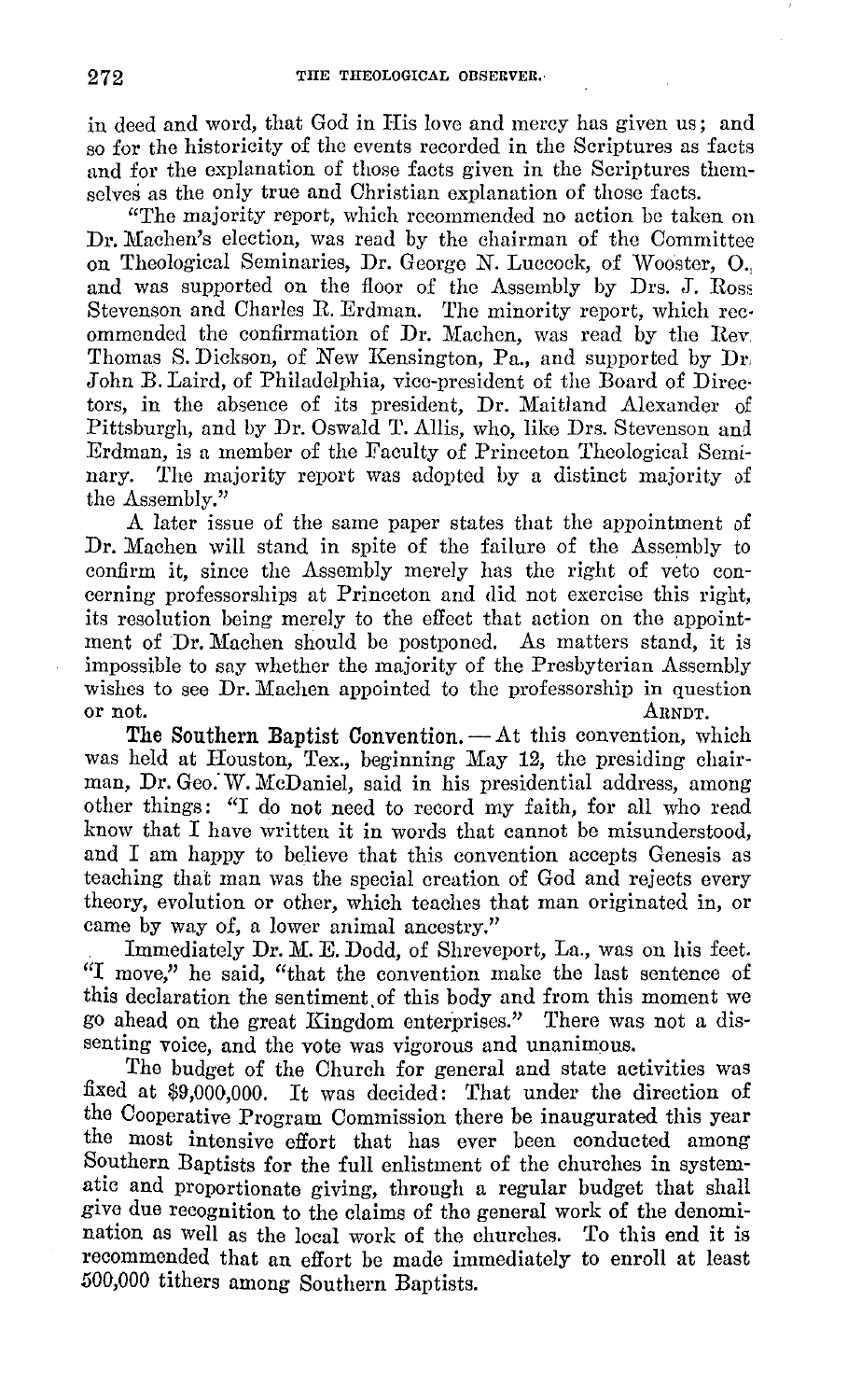Concerning foreign missions there were reported 13,269 baptisms this year, almost a thousand gain over the record last year. Southern Baptists now have on the foreign fields 1,213 churches and 3,247 out-stations, with a membership of 140,488. To-day 528 American missionaries are in the employ of the board and 2,544 native workers.<br>MUELLER.

l\IUELLER. **The Document "Q."** -The *Hibbert Joiirnal* of April of this year brings a conjectural restoration of the mythical document "Q." In their endeavor to explain the origin of our gospels in a naturalistic fashion, critics have hit on the supposition that Matthew and Luke had two main sources for their narratives, namely, Mark and a document which contained chiefly sayings *(logia)* of Jesus and which they designate as "Q" *(Quelle).* This document, they admit, was lost very early in the history of Christianity, and no convincing proof can be submitted that it is alluded to in the early history of tho Church. The famous statement of Papias, reported by Eusebius in his *Ohm·ch History* (III, 39): "So then Matthew composed the oracles *(ta logia)*  in the Hebrew language, and each one interpreted them as he could," certainly does not furnish us sufficient ground for assuming that Matthew wrote a book which was distinct from his gospel and contained chiefly utterances *of* Christ; what Papias had in mind may well have been our present Gospel according to St. Matthew, in which the discourses *of* Christ arc so prominent. Even Dr. Streeter of Oxford, who is one of the champions of the theory that there was such a document as **"Q"** is supposed to have been, is fair enough to say: "We are justified, then, in assuming the existence of **'Q'** so long as we remember that the assumption is one which, though highly probable, falls just short of certainty." Various attempts have been made to reconstruct this suppositional document, the best-known probably being that of Harnack. The writer in the *Hibbert Journal,* who is so audacious as to engage in such an effort is Rev.  $J$ .  $M$ . Orum,  $M$ .  $A$ . Rector of Farnham, England. He submits (in English) what he believes to have been the text of "Q." The highly hypothetical nature of his work is indicated by these opening remarks of his: "The restoration is conjectured on the following suppositions: 1. That Dr. Streeter is right in his suggestion that a first edition of St. Luke can be disengaged from our present third gospel. 2. St. Luke had already, in his first edition, broken up and distributed his **'Q'** material without much regard to its original order. 3. He has omitted or altered such 'Q' passages as were too Jerusalem-centered or Judaistic for his purpose. 4. **'Q'** was a Jerusalem-centered and Judaistic version of the Gospel tradition. It represents the A.D.  $40-50$ version of a tradition which was taken to Rome and, in A. D.  $60-70$ . appears as St. Mark's gospel. 5. In many cases the original  $\dddot{Q}$ order is lost. In such cases, I have used the Marean order, as being the only one available." To see what flimsy arguments are employed by critics when they have a theory to support, let the reader glance at the following sentences of Rev. Orum with respect to Luke 10. He says: "Luke has discarded Matt. 10, 5, 'Enter not into any city of the Samaritans.' He has betrayed his omission by inserting before

18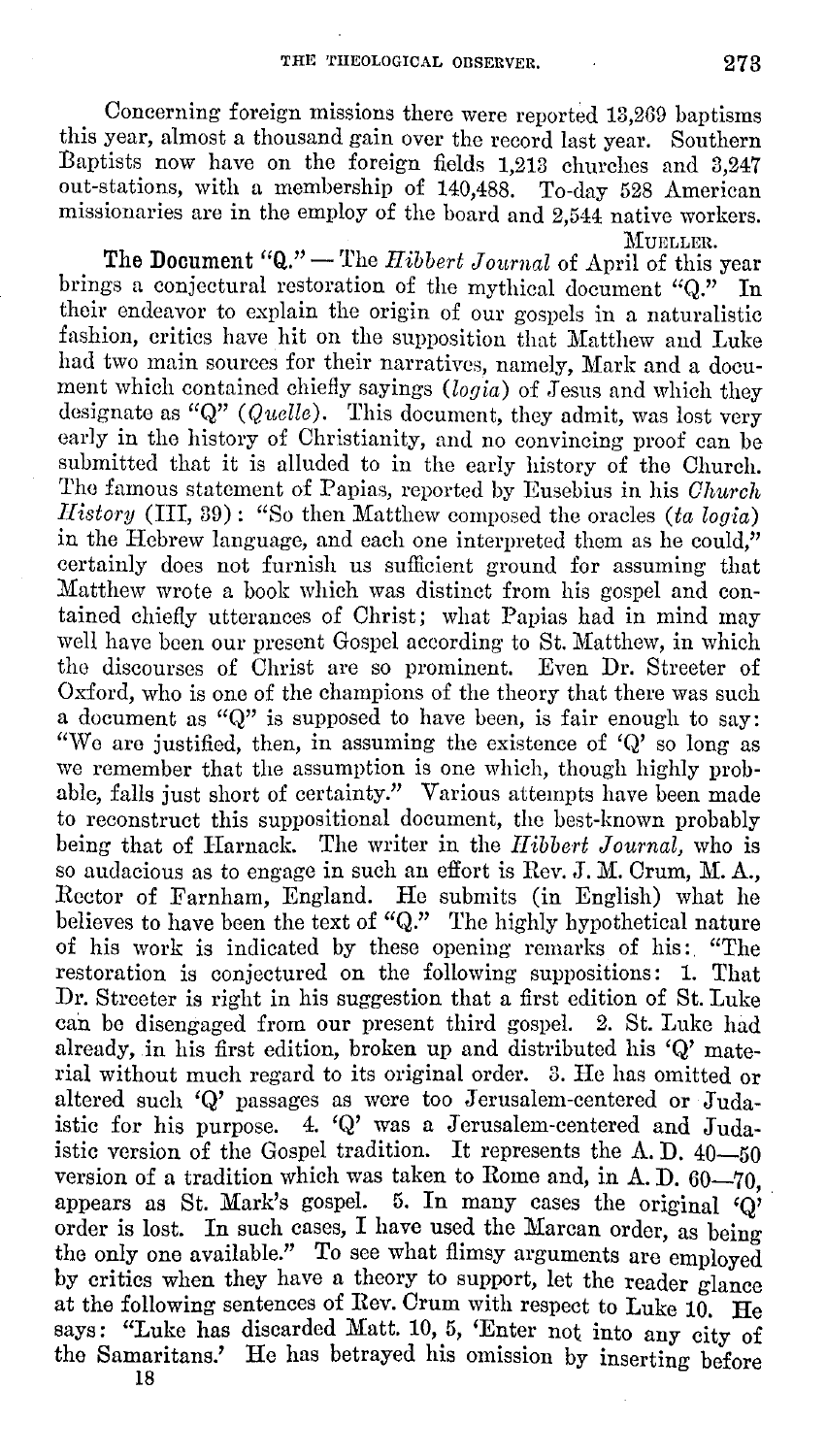the mission  $\lceil$  of the seventy  $\rfloor$  9, 51--56, the story of the Samaritan village, and after the return, 10, 30-37, the story of the Good Samaritan." That is grand reasoning I In the charge to the seventy no mention is made of the prohibition telling the disciples not to go to the Samaritans. That prohibition ought to have been there, argues Rev. Orum, because it is found in Matt. 10, which is taken from "Q," and Luke had "Q" before him when he wrote. Luke omitted this prohibition. Of that we can be sure. The context shows it, says our author. The preceding context relates how Jesus would not have a Samaritan village destroyed, and the subsequent context contains a story in which a Samaritan is commended. Therefore it was impossible for Luke to report that Jesus said to his seventy disciples they should confine their labors to the Jews and not go to the Samaritans. Is that not manifesting remarkable acumen? Just as though a merciful attitude toward the Samaritans would have been incompatible with the order that the disciples, as long as Jesus was with them, should go to the Jews with the Gospel, not to Samaritans or Gentiles! This is one of the points where the ultra-arbitrary character of many of the foundations for the theory in question evinces itself. Thus the divine Word is measured with the yardstick of human reason, dissected, and a microscopic search is made to discover its origin. While the individual trees are minutely examined, the woods are not seen. We can safely leave the critics to worry about the vexing problems which their own fancy has created. *Verbum Dei manet in aeternum.* ARNDT.

**Slop.** — For some time the *American Mercury* has been publishing articles on various churches in our country. Relative to these articles the *Biblical Review* (July, 1926) writes: "It is inevitable in our age that particular feelings and ideas, good or bad, which sway large numbers of people should find expression in periodical literature. The unruly spirit of the times, so contemptuous of God, the home, the Church, moral restrictions, and even those conventions that have derived from ages of human experience, has naturally found expression in the printed page. The *American Mercury*, a radical magazine found often in the hands of a rabidly intellectual class, has been giving a series of articles on the denominations. Their character and value may be judged when the *Christian Register,* Unitarian, was moved to say this concerning the article about the  $Baptists: -$ 

"An article in the *American Mercury* entitled *The Baptists'* is tho first of a series on the denominations announced in that magazine for early publication. The writer is utterly out of his sphere. He has no background of knowledge of religion, no historic sense in any field whatever, and as for facts, he has hunted a scavenger's scent in a study which requires, first and foremost, spiritual discernment. God help the other churches to come if they are heaped up in such a garbage can! It is a caricature of a great communion whose works are known for their light and healing and quickening around the planet. We know somewhat of the ecclesiastical shortcomings of every denomination, including our own. H they were as bad among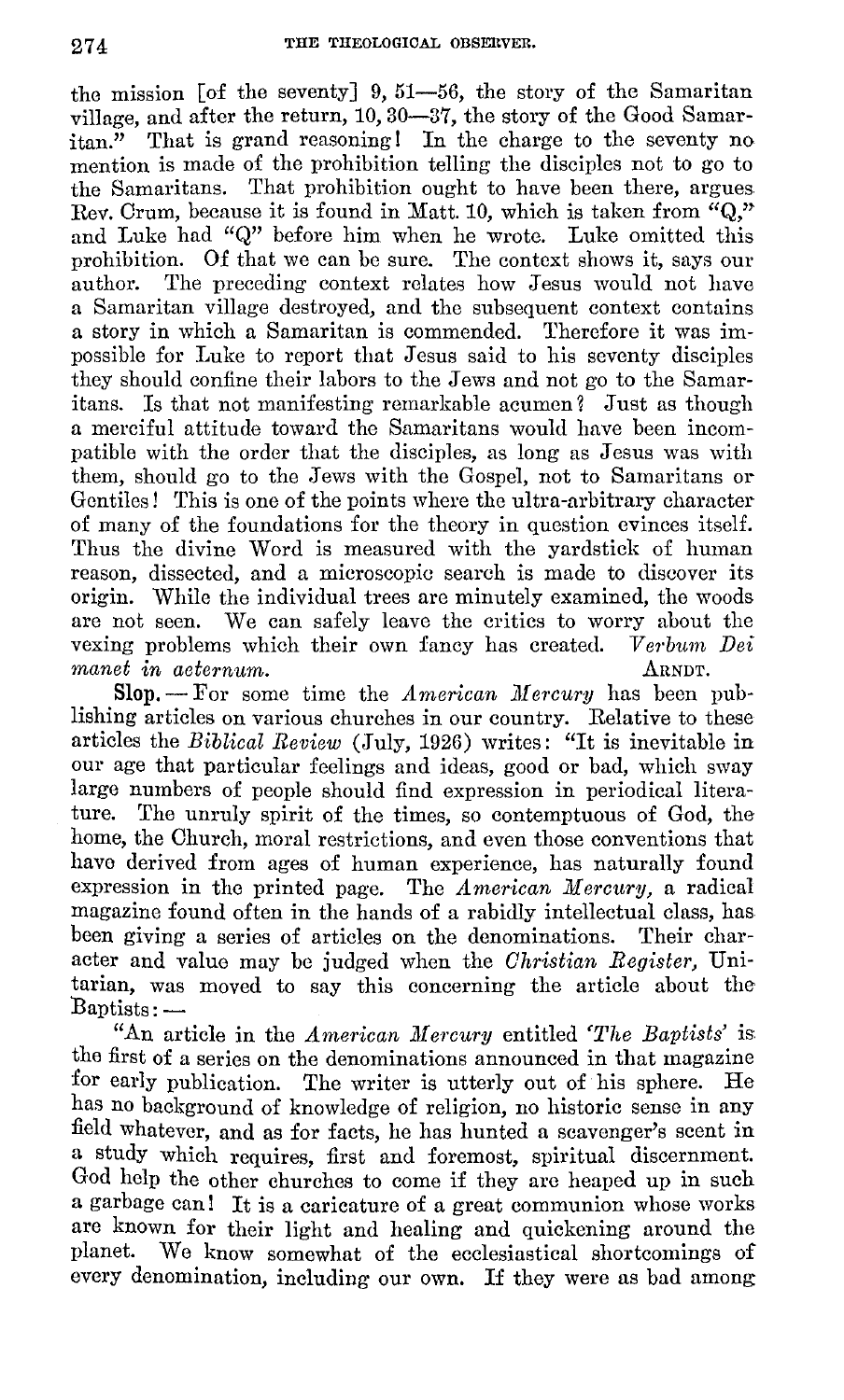the Baptists as this article presents, with no compensatory virtue and achievement, that great people would perish. Such writing fits the worst of our flippant and degraded newspapers." The foregoing criticism applies also to the article on the Lutheran Church, which appeared in the *American Mercury*. Fortunately the majority of people do not judge the Churches by the standards of this erratic periodical. Multiple of the matrix of the Multiple Multiple of Multiple Section 2014.

**The Bible in Other** Lands.-The *Sunday-school Times* (.July 25) reports the following concerning the reading of the Bible in other countries: "Cardinal O'Donnell in a recent pastoral has called on Irish Catholics to read the Scriptures daily. It is not so long ago that such reading was forbidden to the Irish. There is consequently a new opportunity for Bible colportagc, and last year 6,165 more Scriptures were sold in Ireland than in 1924. The total sale of religious books by colporteurs in that country was 85,407, of which nearly a third were Scriptures." It must not be forgotten, however, that Catholics may read the Holy Scriptures only in versions and editions sanctioned by the Roman Catholic Church, and that the insidious notes in the Catholic Bibles, which are added to the text, must be accepted by them as the true interpretation of God's Word. If the Irish Catholics discard these notes and cling to the text in simple faith, they may find Christ, their Savior, even in a translation prepared from the Vulgate.

"Permission to place Bibles in the hotels of Stockholm has been given by nearly all the important hotels of that city. The innovation, however, displeases some. Thus a student summoned the maid and asked her to put him in another chamber, as he did not care to sleep in the same room with a Bible. 'You must have a bad conscience,' was the answer, 'to fear to be in the same room with the Bible.'"

*"L'Officiel,* the organ of the French government, has this regarding the Bible in secondary education: 'Pupils must not be left in ignorance of the principal traditions and the great men of the people of Israel, nor of the books of the Bible. This because it is a part of the intellectual and moral patrimony of humanity and then because, if we are not acquainted with them, we cannot understand either Protestantism, Puritanism, the art of the Middle Ages, or that of the Renaissance.'" We pity all who study the Bible merely for these reasons! MuELLER.

**Circulating the Scriptures.** — The *Sunday-school Times*, a periodical which has frequently warned the Churches of our country against sending Modernistic missionaries to the foreign fields, urges *in* one of its recent numbers that all Christians should do their uttermost in circulating the Scriptures, since "every Testament is a missionary that can never become a Modernist." The editorial reads: "When we send missionaries to the foreign field, it is important to make sure that they really stand for the faith. For many missionaries do not; and even some who have been sound when they went to the field have been turned aside from the truth after reaching there and are not bearing a true testimony to-day. On the other hand, it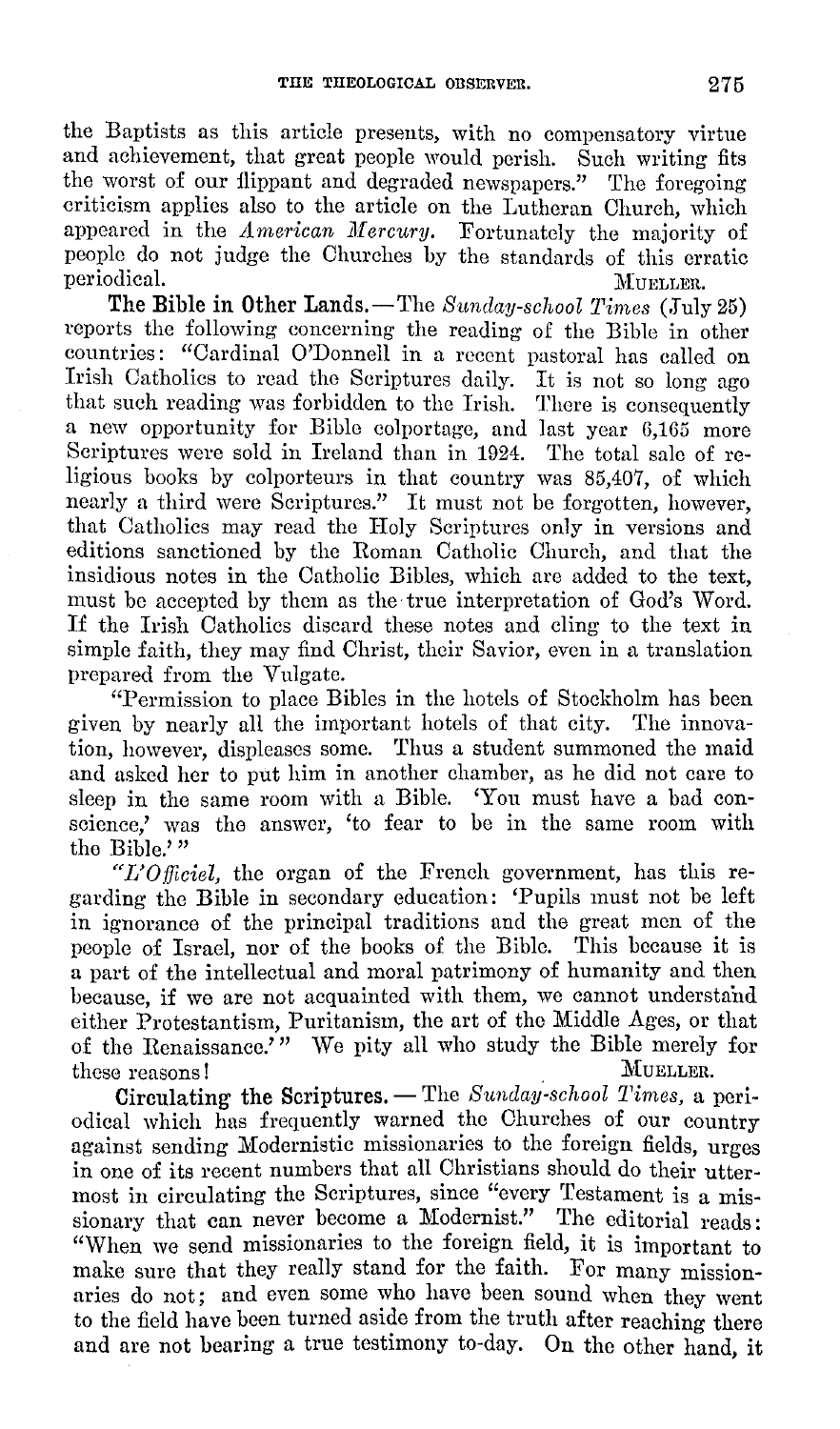is a matter for thanksgiving that there is a vast body of true missionaries in the field. But there is one particular missionary in whose sending we can all have a share, and for whose testimony we need never have any fear. That missionary is the Word of God. As the Director of the Great Commission Prayer League has said in connection with The Million Testaments for the China Campaign, every Testament is 'a missionary that can never become a Modernist.' Let. us praise God that He is flooding the inhabited world to-day with printed copies of His Word as never before in the history of the world. And if we would share in the most effective way in the evangelization of the world before the Lord's return, let us do our uttermost in circulating the Scriptures, rejoicing that no copy of the Word will ever turn aside from that to which God has sent it." Sad to say even some Testaments have been changed into "Modernists" by translations that deliberately misinterpret the original, as, for instance, Moffatt's, which seems to be used extensively even in the foreign fields. foreign fields. MuELLER.

**New Translations of the Old Testament.** — Dr. J. M. P. Smith of the Semitic Department of Chicago University has been selected by Dr. Laing, former Dean of the Faculty of Arts of McGill University, to write a translation of the Old Testament corresponding· to Goodspeed's translation of the New. Dr. Smith chose as his assistants Prof. T. J. Meek, of Toronto, Le Roy Waterman, of the University of Michigan, and Dr. A. R. Gordon, of Montreal. According to the *Presbyterian Banner* of April 15, Prof. Smith is working on the Psalms, Job, and the minor prophets; Profs. Meek and \Vaterman, on the historical works; **Dr.** Gordon on Isaiah, Jeremiah~ , Ezekiel, and the Proverbs. Each was given three years in which to complete the work, and the completed translation will be published within a year of next November. The book will be published in modern form, with alternative readings about disputed passages. :MUELLER.

The Trade in Bibles. - The American Bible Society closed its one hundred and tenth year with a record of 9,069,120 Bibles published. The China agency reported 4,075,853 volumes, breaking all records. The Japanese and Philippine agencies doubled their 1924 issue. New versions to the number of thirty-eight languages and dialects were attended to. The Soviet Government in Russia has permitted Christians in Russia to print Russian Bibles on government presses; the American Bible society is furnishing close to \$15,000 for the purpose of making the electrotype plates to print these Bibles, which are much needed after years of opposition to the publication of Bibles in Russia. MUELLER.

**Monsignor Caruana, Protestant and Professor.** - Some time ago Monsignor Caruana, Papal Delegate and Bishop of Porto Rico, Italian by birth and Spanish by long connection as bishop of Porto Rico, filled in the "Cuestionario Para Immigrantes y Repatriados" at the Mexican Immigrant Station. He was admitted. Soon afterwards. ho left, expelled by the Mexican government. At Washington, D. C., he threatened to denounce the Mexican government on account of its.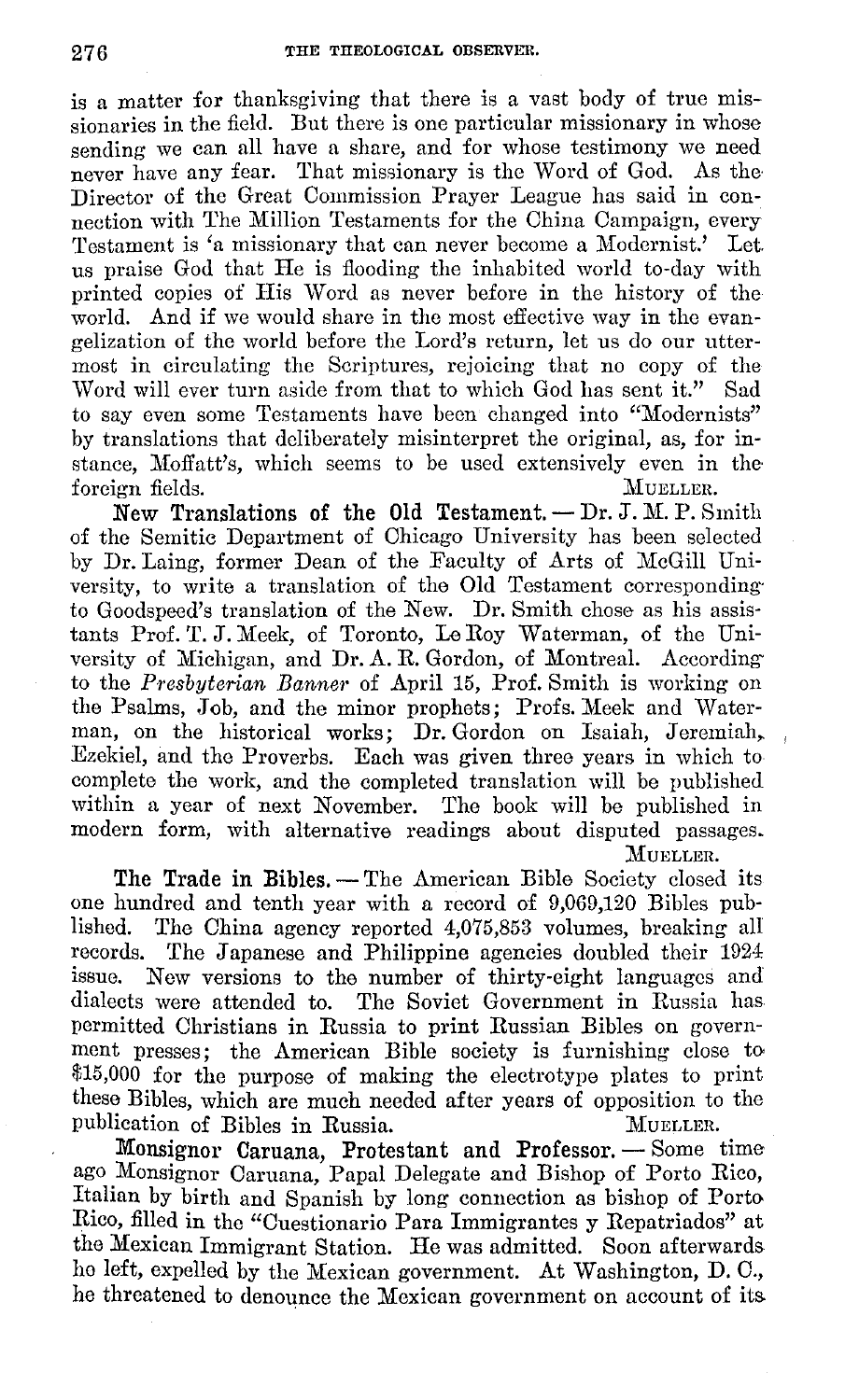cruelty in obliging him to leave that country. However, he was silent. In the mean while President Calles instructed the Consulado, General de Mexico at Washington to send out a certain letter to the various publications, asking them to publish the matter therein contained in order "to help create a good feeling between the peoples of Mexico and the United States." Attached to the letter, which explained why the Mexican government decided to live without Monsignor Caruana, was the "Cuestionaria," or rather a photostatic copy, which showed how Bishop Caruana, the Papal Delegate, a prelate of the Roman Catholic Church and the personal representative of Pope, Pius XI, had lied to the Mexican authorities. The following are a few examples: "Profession, office, or occupation?" *"Professor."*  "What is your nationality?" *"English."* "What religion do you profess ?" *"Protestant."* "Do you come on business or as a tourist?"<br>"Tourist." "What other languages do you speak?" "None." No "What other languages do you speak?" "None." No wonder "Professor Caruana," "Protestant tourist," "speaking no other language than English," was expelled! MUELLER.

The Faith of Luther. — It is strange to see theologians who are scientifically trained and might be expected to know better define the faith of Luther in Ritschlian fashion. Writing of the theology of Eugene Menegoz, a French theologian of Lutheran antecedents, W. M. Horton, of the Berlin Graduate School of Theology, makes these statements: "What we need, he [Menegoz] says, is not absolute knowledge of the truth, which our limited intelligences are not fit to reach, but absolute certitude of salvation; not intellectual certitude, but religious certitude. All of us are in error in one way or another, for we see through a glass, darkly. But in spite of our errors we are saved by faith and made certain of our salvation. In this combination of intellectual agnosticism with religious certitude of salvation, Menegoz shows himself a true Lutheran. Did not Luther himself maintain that it is not what God is in Himself, but what He is to us, that matters?" This is the same anti-intellectualism which characterized the Ritschlians and which by Ritschl himself was labeled real, genuine Lutheranism, while the Lutheranism of the dogmaticians of the seventeenth century was, in his opinion, altogether degenerate and no longer worthy of the name. - In the words quoted above we find a remarkable perversion of historical fact. It is very true that' Luther distinguished between the hidden God and the revealed God and that he admonished all Christians to let the latter, not the former, be their concern. But it is evident to every one who carefully studies the writings of Luther that by taking such a position, Luther did not affirm that God cannot be known at all,, but that he merely maintains that the "hidden" God is past our finding out. In other words, our knowledge of the great God extends as far as His revelation of Himself extends. Where that ceases, there we are ignorant concerning that almighty, ever-blessed Being and His ways and plans. There are many things in God which He has not revealed to us, which hence we do not understand. About these hidden things we should not speculate. If we do it, we shall quite likely come to grief. But God has revealed Himself. He has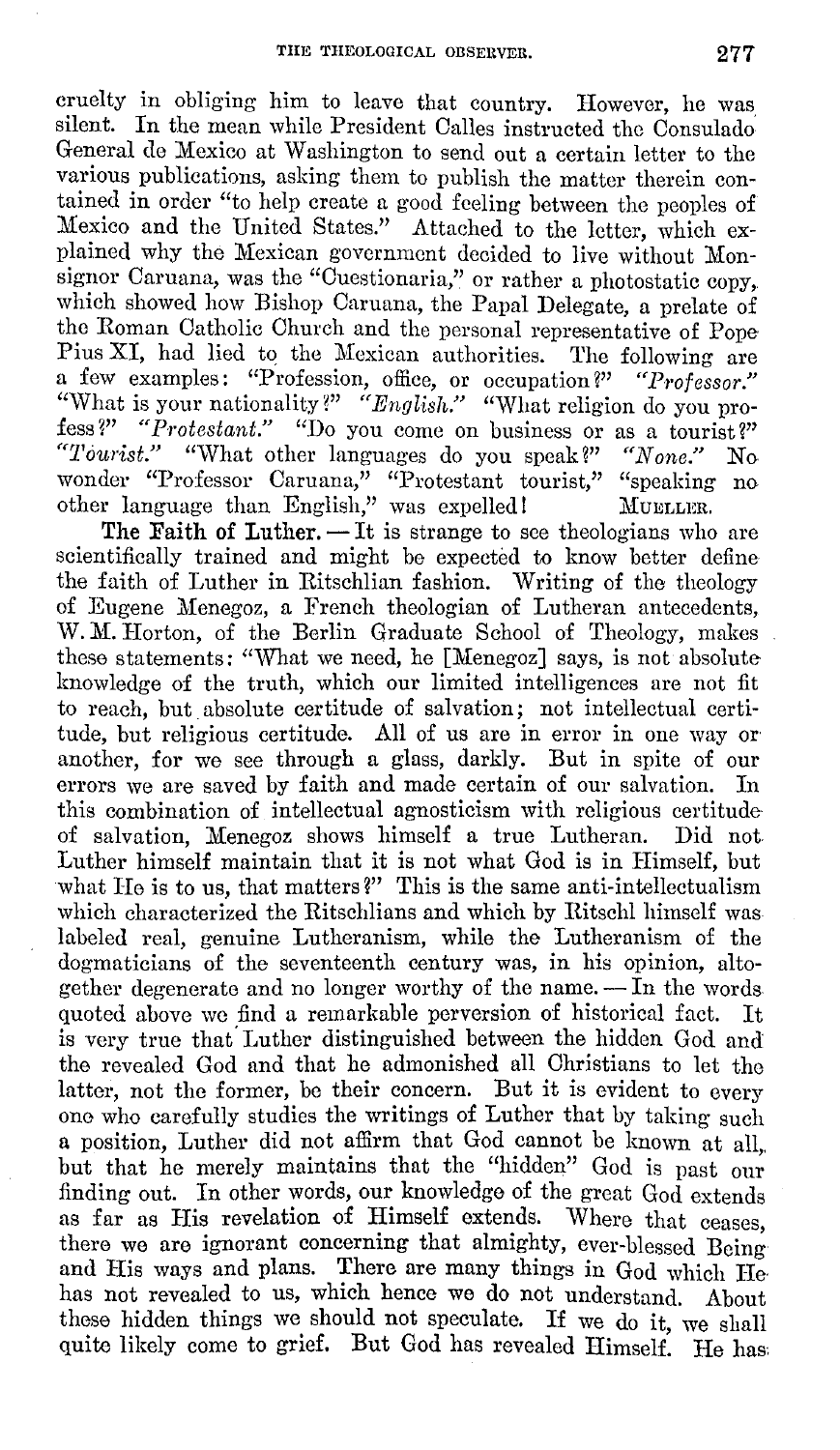revealed Himself in Christ, such is Luther's position, and that revelation is given us in the infallible Scriptures. Modern theologians fasten on Luther's warning not to speculate about the unrevealed God and have interpreted this to mean that the great Reformer was opposed to insistence on the Bible-teachings about God. They overlook the fact that for Luther it is simply unthinkable that a person can accept God without accepting Christ, and accept Christ without accepting what the Word of God has revealed about Him. We grant that Luther combated the idea that a merely intellectual certitude is true faith; but we say that he likewise combated the opinion that true faith can exist without accepting the divine revelation about God and Christ. A few sayings of Luther may be submitted here. He says, for instance: "Our life is altogether enclosed in the Word. For it is true that we have Christ, we have eternal life, eternal righteousness, help and consolation; but where? We do not see it. We have it not in a chest or in our hands, but exclusively in the Word. In such a way has God enclosed His gift in what might be termed nothing *(also gar hat Gott sein Ding in das Nichts gefasst)."*  And again he says: "We cannot have God in any other form than that in which He presents Himself in His Word." Luther proclaims on the one hand: "I have often admonished young theologians, and am admonishing them still to-day, to study the Scripture in such a way as not to explore the divine majesty and the dread works of God. God does not desire to be known by us in such a fashion; on the contrary, Christ is the Way to God." On the other hand, he says: "I believe that God has so ordered matters that no one can describe Christ, the Scripture only excepted. If people disregard this Book, it is impossible for them to know Christ." (These quotations are taken and translated from a little book by Dr. George Buchwald, entitled, *N cues zur Oharalcteristilc Luthers.)* Unbiased students ought to be able to see that the effort to make Luther the precursor of Ritschl and Menegoz amounts almost to a historical monstrosity. ARNDT.

**Several journalists** lately burst out in denunciation over a clergyman because he would not marry an unbaptized person in his church. The journalists were so irrational, and so innocently irrational, that they actually supposed it was the clergyman who was guilty of irrationality. It never seemed to strike them that the man who would not be christened in a church and could not bear to be married outside of a church was guilty of some irrationality. If it is right to be unbaptized, why is it wrong to be married at a registrar's? Whether the Church of England is Catholic or Protestant, divine or human, dependent or independent, it obviously has the same rights as are possessed by any Two-penny Bank Club, and any man would be thought a fool who said: "It is a great shame that I am not allowed the privileges of the Old Poorman's Club merely because I refuse to go through the superstitious ceremony of being put up for election." Nobody would be allowed to be a Freemason, a Forester, an Odd-Fellow, or anything else upon the extraordinary terms on which the extraordinary bridegroom apparently wishes to be a churchman, and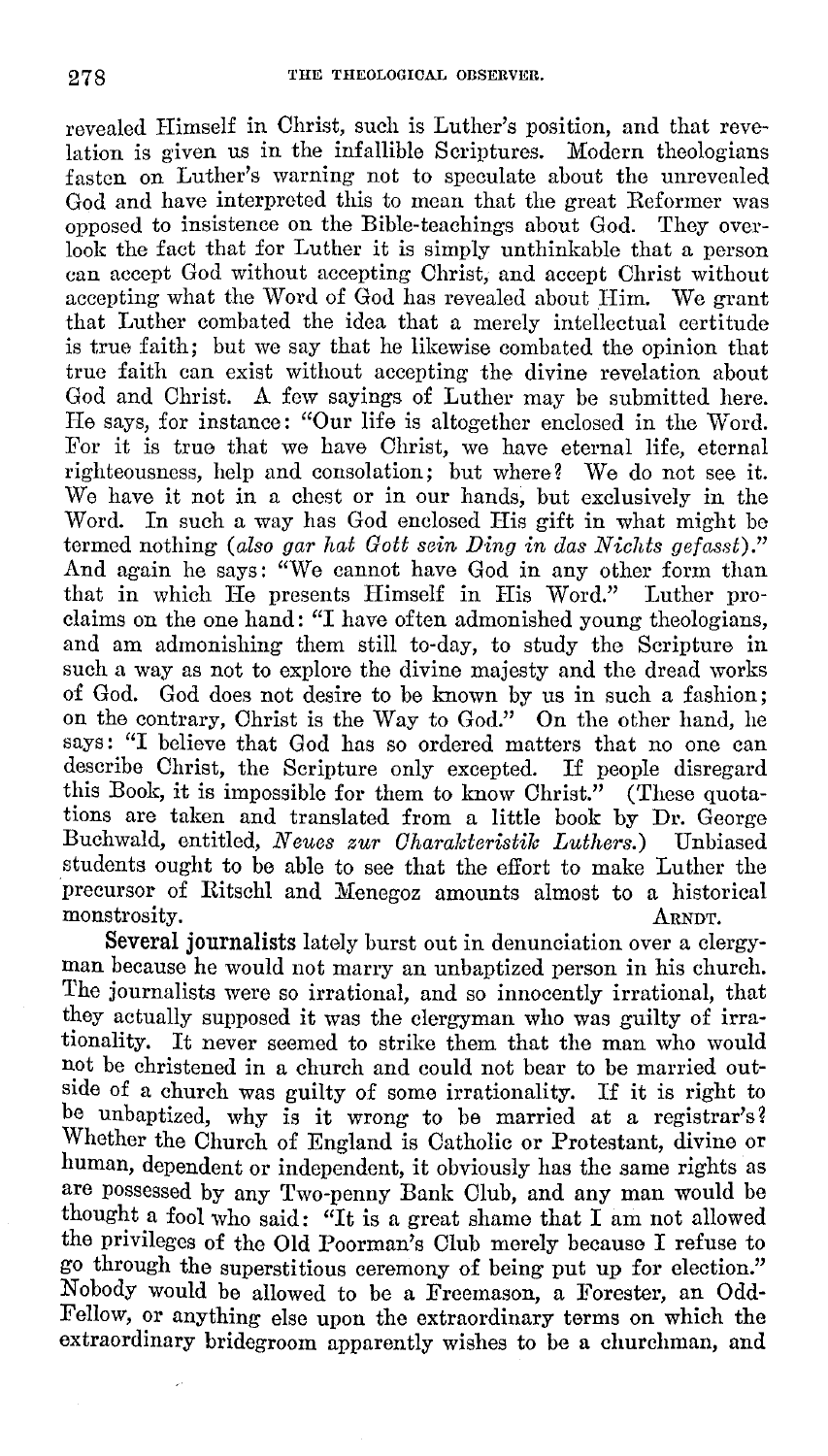nowhere in the human world but in this strange area of irrationality, by this time amounting almost to insanity, would any one have achieved such a topsyturvy contradiction as this version of first and last things. . . . What would a reasonable age think of a man who really wanted to be inside of a building without ever having<br>entered it?<br> $C$  H Cursmannov C. H. CHESTERTON,

in *Illustrated London News,* November **11,** 1925.

The Case of Sir Oliver Lodge. - That the pursuit of scientific studies does not make a person immune against error is evidenced all too clearly by the adherence of many scientists to the theory of evolution. We are reminded of the same truth when we think of the infatuation for spiritualism possessing Sir Oliver Lodge, the famous British scientist. The *Christian Century* remarks interestingly: -

"According to Sir Oliver Lodge, the Royal Society, through Professor Armstrong, has virtually asked him to resign, 'because,' he explains in a letter to *Nature,* 'I have gradually reached a conviction on a subject of age-long debate and uncertainty and have said so.' In other words, Sir Oliver believes that we do receive authentic communications from the spirits of the dead. Sir Oliver appears to be incorrigibly credulous. Not many months ago Houdini and some of the American investigators of spiritualism proved that part of the pictures which Sir Oliver and Conan Doyle took to be proofs of spirit photography were simp1y more or less disguised copies of bits from great paintings or other known pictures. The eminent believer in spiritualism answered in effect that an element of fraud in some of the negatives did not vitiate the integrity of the rest. For ourselves we confess that when a man has sold us one glass diamond we take very little stock in the rest of his assortment. If Margery, the Boston medium, accomplishes something by fraud to-day, even though we cannot detect the fraud in what she does to-morrow, we strongly suspect it is there. The man with the fraud complex on March 26 has it on March 28, too, We sympathize with the Royal Society. Sir Oliver may be a very good scientist. But when it comes to his yearning affection for his dear lost son, he will accept a very far-fetched explanation of phenomena susceptible of many other explanations and much simpler ones. Darkness and the Royal Society do not mix." ARNDT.

**Religious Conditions in Russia.** — Reports from Russia are very conflicting. Some picture conditions as very dark, others furnish **a** more favorable description of the situation. What of the state of religion? **A** writer in the *Hibbert Journal,* who is himself a Russian and writes- from Russia, but whose name is not given (for obvious reasons, as the editor says), makes us believe that religious conditions. are no longer so bad as they were several years ago. Some of his remarks will be read with interest. He writes: "The outward régime through which the Church is now passing may be called the period of an expiring persecution. It, like everything else in Russia, is a passing period through which we must go. The moral atmosphere of a country recovering after a revolutionary cyclone is unendurably dif-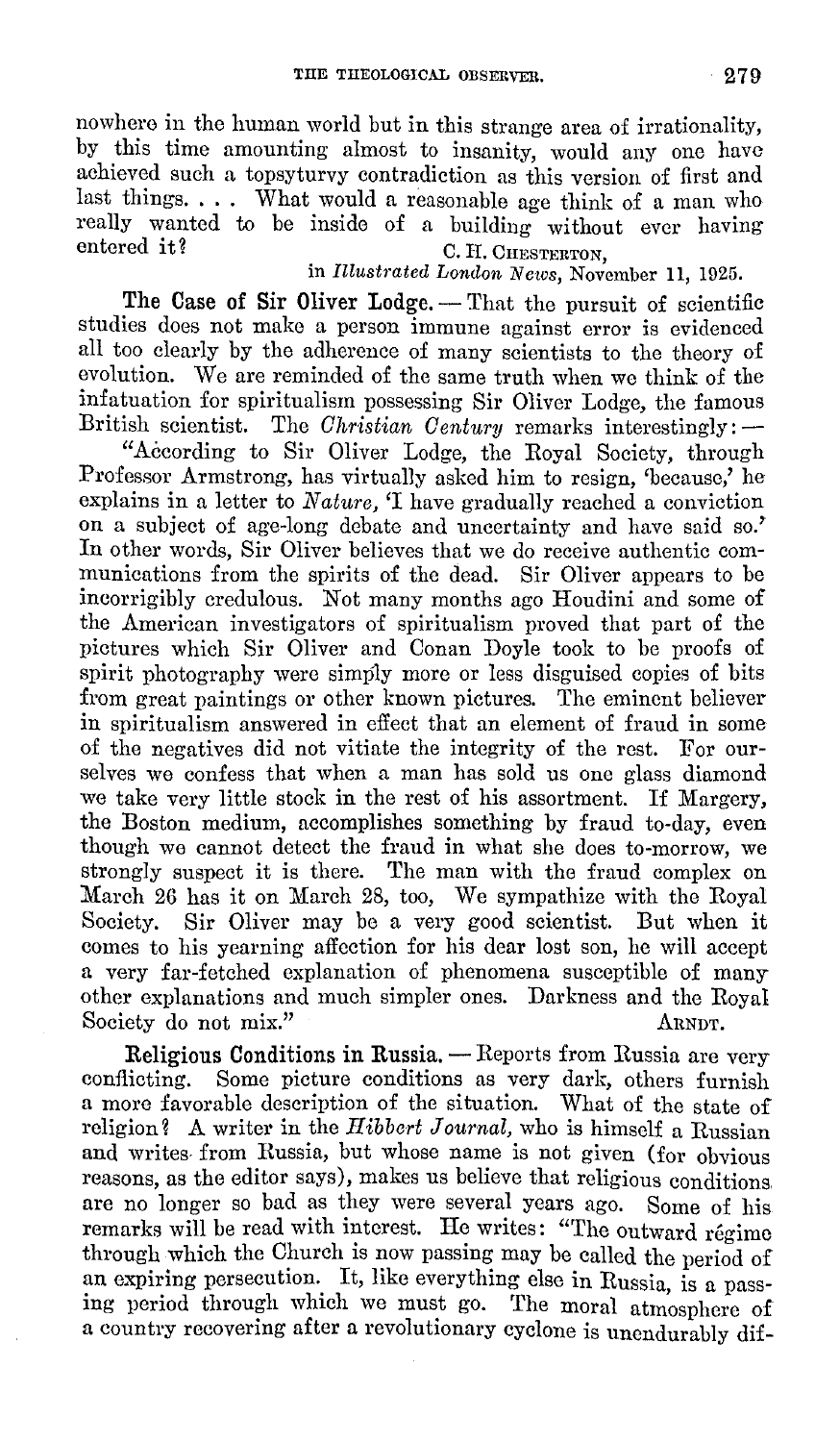ficult to bear. Passionate class hatred has somewhat abated, and an acute, but equally passionate longing for enjoyment, not restricted by religious or social claims, has come to the fore. We see plunder and pilfering of private and state revenue among those in authority, numerous cases of renegation among the intellectuals; depravity among the young generation, the coarsest materialism in the masses, the negation of the Church, of God, of the very idea of religion -such are the characteristics of the present society, a society perfectly heathen in its new way. And, withstanding it, we see the Church, restricted in numbers, but strengthened by the fires of persecution.... Antireligious authority has evidently given up the intention of breaking down the Church by coarse material violence. There is no doubt that in this struggle tho state has sustained a painful moral defeat. The churches have not been empty, the communities of the faithful have only closed their ranks in a spirit of true unity around their pastors. Many martyrs and confessors among the clergy have consolidated the unity of the Church with their own blood and by martyrdom. The Church has proved itself stronger than its perse-<br>cutors. The latter are obliged to make concessions to the masses. The latter are obliged to make concessions to the masses, which still value the Church and do not want to give it up; otherwise they would be in danger of losing their political authority. At the present moment the priests are no longer executed, and the practising of a cult is subjected to few restrictions. . . . The Communist authorities still continue to think that the struggle against God is one of their chief aims; but they prefer to kill the spirit, not the body. They do this in the schools, in literature, through a special publishing firm, 'The Atheist,' in the journal the *Godless,* in the theater. . . . The 'regenerated' reformation of the Church [the form of religion which had the sanction of the Soviet government] is no longer an acutely painful subject for the Church. The leaders among the 'regenerated' have not found it possible to enlist either the masses or the idealistic adherents of reforms. . . . Are there still many faithful left in Russia? Yes, very many. But it is difficult to say whether they form the minority or the majority of the country. It is wise to avoid mistakes in one or the other direction. It is impossible to get at any correct figures; we can only judge from the attendance at church. The churches arc full, but not to overflowing. If we take into consideration the fact that many churches which have been given to the 'regenerated' are empty, it becomes evident that the general attendance is smaller than before the revolution. . . . Among the city poor, the Baptists and all kinds of 'brethren' find many adherents. The simplicity of their moral preaching and often the severity of their personal life attract many to them. This is in direct opposition to the cultured lawyers of society. Among them the former infatuation for Tolstoy, for theosophy, and even for Catholicism has completely disappeared. The Orthodox Church has attracted to itself all the vitally religious and faithful Christian souls. . . . But, speaking of such villages as we have been able to observe, the first thing that we notice is the emptiness of the churches.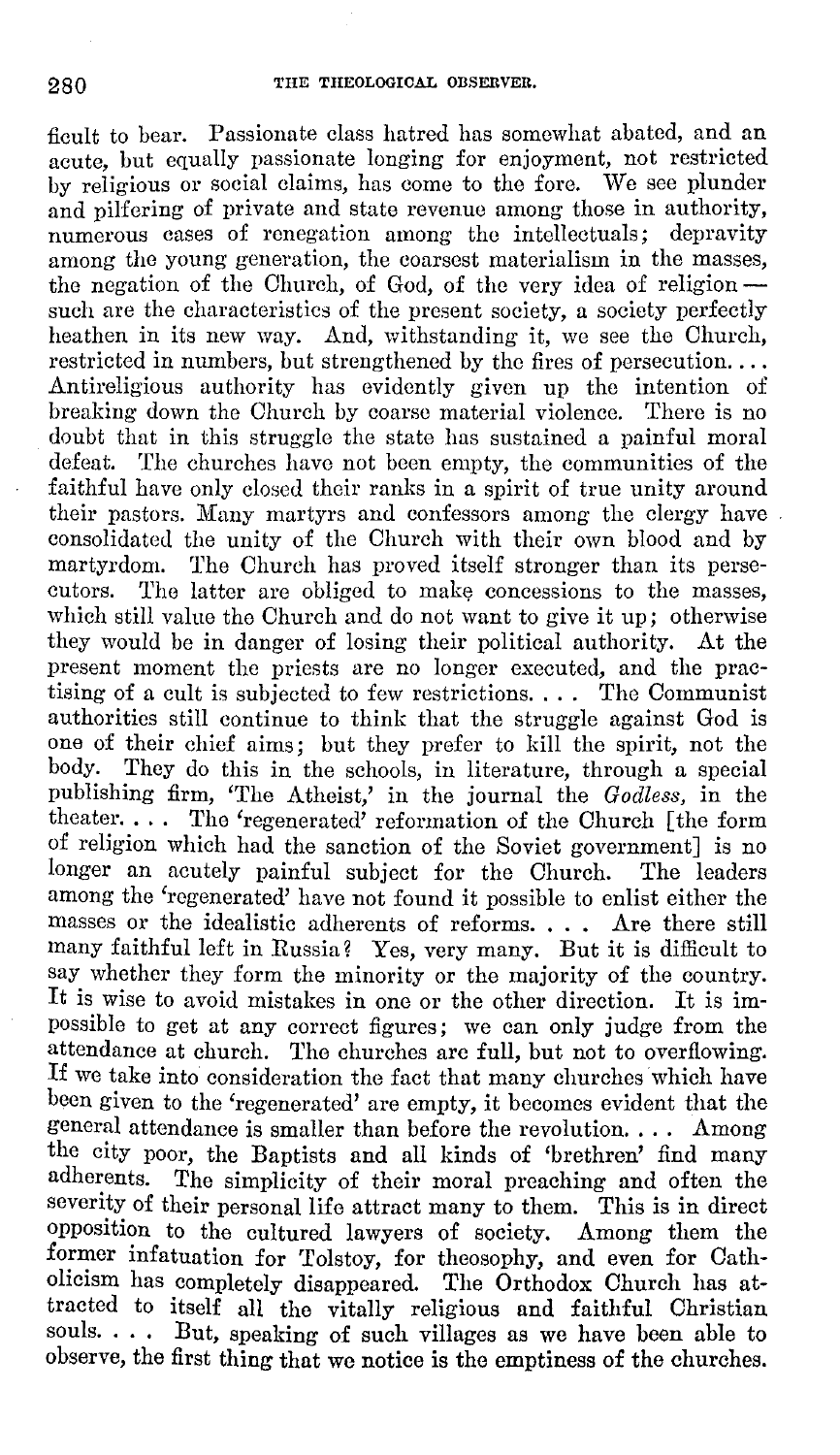Generally speaking, only women and old men attend divine service. The youth have imbibed the lessons of atheism. The middle-aged, who have returned from the war, after having traveled far and wide over the whole of Russia, often having become acquainted with foreign countries during their imprisonment, have brought home a large dose of skepticism, or at best great religious indifference. It is only now that the village is going through the 'Age of Enlightenment,' and this without much enthusiasm. . . . The average village clergy have not passed through the vitalizing epoch of persecution. They have remained timid and downtrodden. They stand not much above the surrounding population and make but few efforts to influence it or to unite together the remaining faithful. . . . During the imprisonment of the patriarch, the exile of many bishops, and the seeming triumph of the 'Living Ohurch,' the hierarchic principle sustained **a** severe blow, all the more so as many priests had shown signs of vacillation. . . . We have been the witnesses of a quite remarkable outward perfection of divine service. There is now **a** severe beauty that formerly could not have been found. Never before was divine service performed in so solemn and spiritual a manner. . . . But it is clear to all that the most vital moment of church worship is centered in the Holy Sacrament, in the Lord's Supper. Tho inner hidden meaning of the liturgy has again grown to be for many a deep mystery. Never is the holy cup brought out in vain; many approach, all join in their joy. Many speak about a 'Eucharistic Movement' in the Russian Church, and say that it is the work of Father John, of Kronstadt, which is bearing fruit.... · It is well known with what profane ribaldry the venerated sanctuaries and monasteries have been destroyed. But probably all do not know that these destructions were neither systematic nor universal. As in former times, a stream of pilgrims goes every summer to the shrine of St. Seraphim or to Kiev on the day of the Assumption. . . . The monastic idea, which yet a short time ago seemed to belong to the past ages, is again growing very popular. I have already mentioned that not all monasteries are closed. Here and there they still exist under the name of 'laboring communities.' Even in the capitals they are still to be found. Of course, the number of ikons has been very much reduced. . . . Side by side with this there exist active practical Christians of different shades and tendencies. their activity takes the shape of an Orthodox 'Evangelism.' These look upon a life of active love founded on the precepts of Holy Scripture as their ideal. The present conditions of life make it inevitable that evangelical love should be closely connected with the apostolic ideal - with preaching. We can meet many touchingly disinterested people who have dedicated their whole lives to the salvation of their brethren. They go along sowing the Word of Life without taking care of the morrow.... Christian thought suffers from severe oppression more than Christian life. The Word is in fetters, intercourse between individuals very limited. We know that many work, many write without any hope that they will ever see their books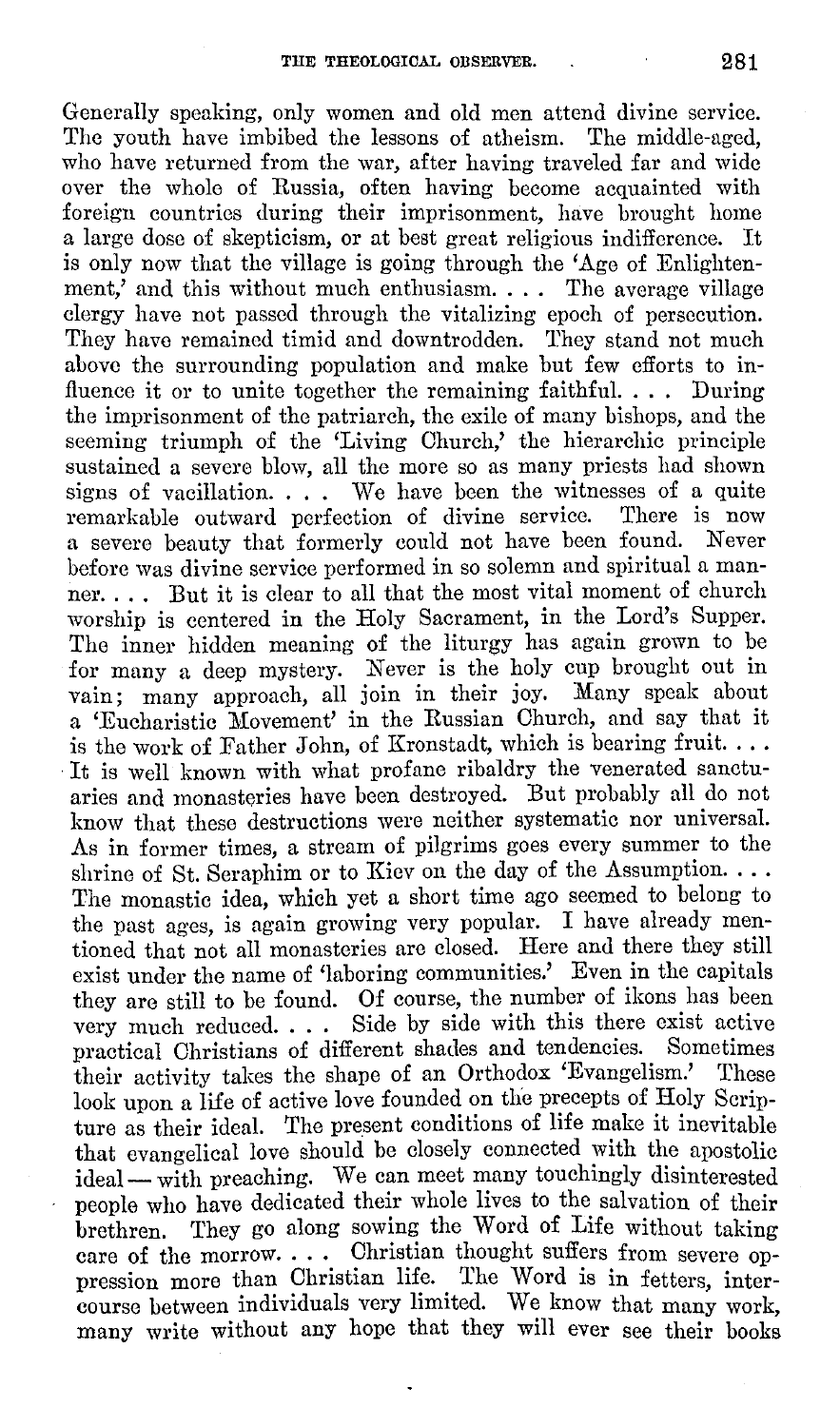published. This gives an exclusive importance to oral teaching. The pulpit, also bound by official fetters, cannot satisfy the great demand. though it has given birth to many remarkable preachers." The writer<br>cyidently is a member of the so-called Orthodox Church. His deevidently is a member of the so-called Orthodox Church. scription shows that the persecution which the Russian Church had to pass through redounded to its benefit, even though it is fairly infected with errors. infested with errors.

Loisy as a Critic.  $-$  As is known to the readers of the THEO-LOGIOAL MONTHLY, Loisy is a French Modernist of deepest dye, having been excommunicated by the Roman Catholic Church on account of his radical views. Dr. Jacks, editor of the *Hibbert Journal,* complained some time ago that this great French scholar was so little known and studied in England. An able reply is published now in tho same journal by Dr. Vincent Taylor, in which the work and methods of Loisy are examined. While Dr. Taylor himself is not free from the virus of Modernism, his critical objections to the views and the work of Loisy are so important that we cannot refrain from giving tho gist of them. Loisy's position concerning Luke's gospel is stated thus: "The gospel is held to be a composite work. It is a secondcentury Christian expansion **(A. D.** 120-130) of a genuine writing of Luke, the companion of Paul, the latter having been written about .A. D. 80 from materials supplied by Mark and the collection of sayings of Jesus commonly known as **'Q.'** The final redactor, whose aim throughout is apologetic, is identical with the writer to whom we owe the Acts in its present form." Loisy has been endeavoring to reconstruct the original St. Luke, omitting especially the infancy narratives and the resurrection account. Now, Dr. Taylor points out: 1. That there is a total lack of external evidence for Loisy's view. He says very correctly, "It is past belief that so extensive an editorial process can have left no ripple." 2. In the second place, he mentions that Loisy has failed to explain how the style of Luke can possess the uniformity it admittedly has, if the Gospel is a composite work. 3. Next, the assumption that a redactor gave final form to the work faces unexplainable difficulties; the point of view in the gospel, as far as doctrine is concerned, is that of the first and not that of the second century. 4. The redactor as conceived by Loisy strikes one as a mythical character. "Certainly it requires a greater faith to accept him [the redactor] as a creature of flesh and blood than it does to treat Martha and Mary, Zacchacus and the penitent thief as historical personages." - In conclusion, Dr. Taylor avers that Loisy has written so voluminously that his work cannot be first-rate. "It may seriously be doubted if scientific works can be produced like Waverly novels. Commentaries, if they are to be of any worth, demand hours of research." However, "the strongest point in the indictment is Loisy's failure to discuss his own critical principles. Loisy reiterates emphatically, but does not produce arguments. For all these reasons English scholars are not sympathetic in their attitude toward Loisy.'' Why should they consider too seriously a scholar whose main claim for consideration is "a felicitous style and an ability to tell what he thinks"? ARNDT.